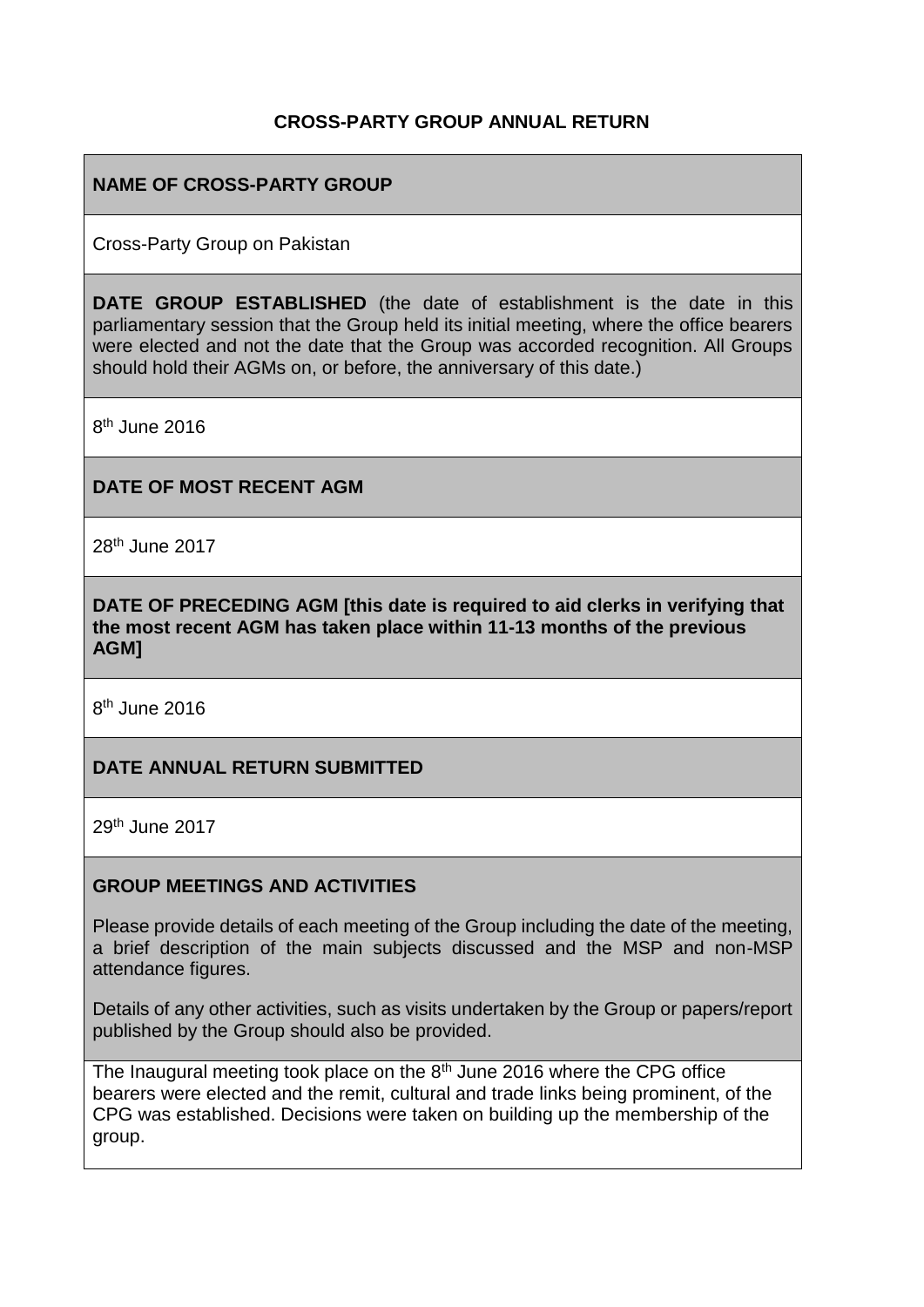The second meeting was held on 16<sup>th</sup> May 2017 were there was a reappraisal of the options open to the Group in reaching out to the Pakistani community and also which contacts are best placed to investigate widening travel and accessibility between Scotland and Pakistan.

The final meeting of the 2016/17 session was the AGM held on 28<sup>th</sup> June 2017. The meeting reviewed operations for the year, elected office bearers and developed action points to host events with the Consul General/High Commissioner, set a meeting aside for talks on developing trade and another session with a focus on travel and accessibility between the two countries now that appropriate contacts have been identified.

### **MSP MEMBERS OF THE GROUP**

Please provide names and party designation of all MSP members of the Group.

Mr James Dornan MSP – Scottish National Party

Mr Murdo Fraser MSP – Scottish Conservative and Unionist Party

Mr Anas Sarwar MSP – Scottish Labour Party

Mr Willie Rennie MSP – Scottish Liberal Democrats

Mr Finlay Carson MSP - Scottish Conservative and Unionist Party

Mr Richard Lyle MSP - Scottish National Party

### **NON-MSP MEMBERS OF THE GROUP**

For organisational members please provide only the name of the organisation, it is not necessary to provide the name(s) of individuals who may represent the organisation at meetings of the Group.

| <b>Individuals</b> | Mr Devin Scobie<br>Mr Nadeem Asharif<br>Mr Amer Masood<br>Mr Mahboob Ditta<br>Dr Susan McKinnon<br>Dr David Crawford<br>Mr Hanzala Malik<br>Dr Zulnurain Shah |
|--------------------|---------------------------------------------------------------------------------------------------------------------------------------------------------------|
| Organisations      | N/A                                                                                                                                                           |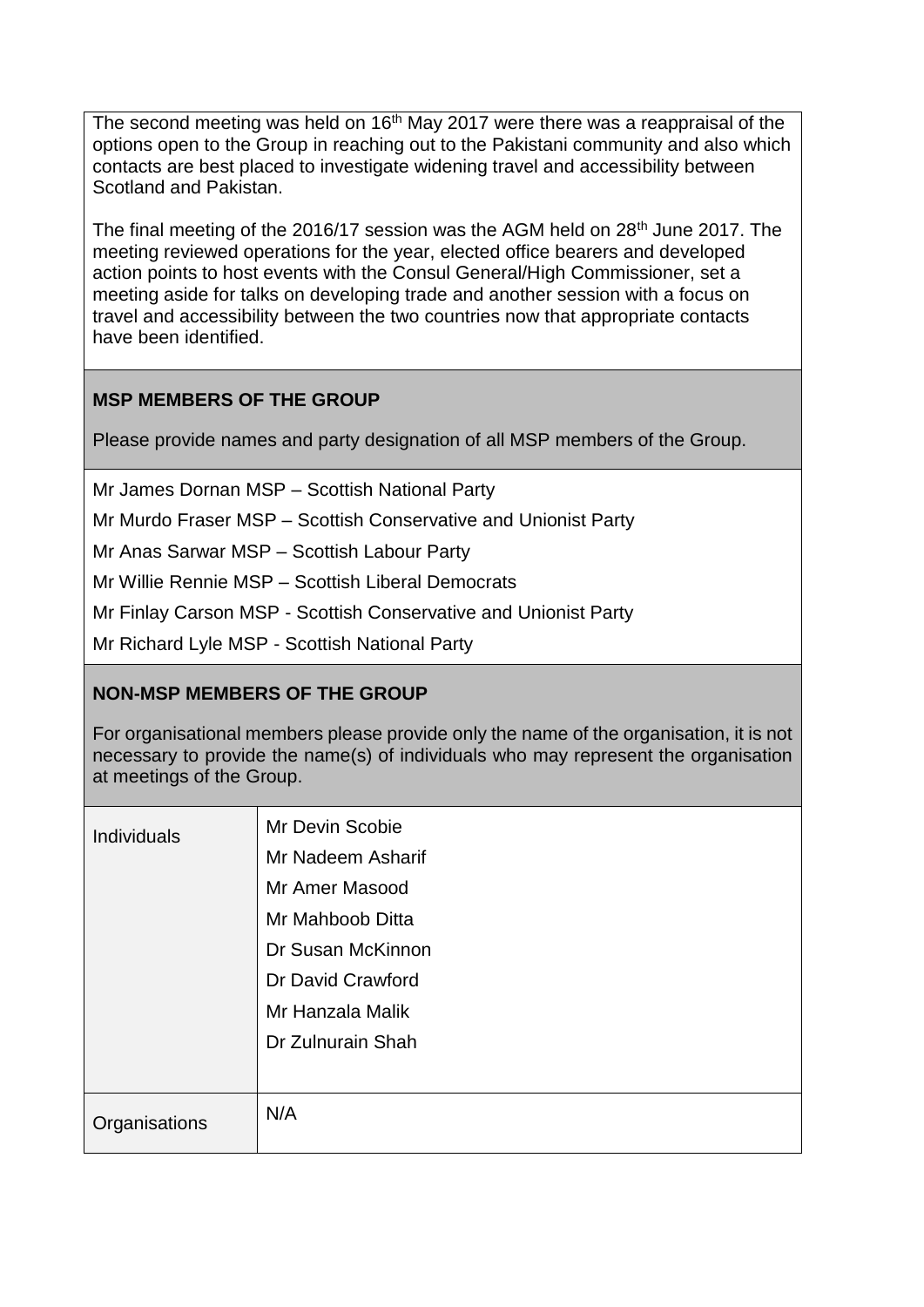# **GROUP OFFICE BEARERS**

Please provide names for all office bearers. The minimum requirement is that two of the office bearers are MSPs and one of these is Convener – beyond this it is a matter for the Group to decide upon the office bearers it wishes to have. It is permissible to have more than one individual elected to each office, for example, co-conveners or multiple deputy conveners.

| Convener               | Mr James Dornan MSP - Scottish National Party                     |
|------------------------|-------------------------------------------------------------------|
|                        | Mr Murdo Fraser MSP - Scottish Conservative and Unionist<br>Party |
|                        | Mr Anas Sarwar MSP - Scottish Labour Party                        |
|                        | Mr Willie Rennie MSP - Scottish Liberal Democrats                 |
| <b>Deputy Convener</b> | n/a                                                               |
| Secretary              | Mr Amer Masood                                                    |
| <b>Treasurer</b>       | N/A                                                               |

# **FINANCIAL BENEFITS OR OTHER BENEFITS RECEIVED BY THE GROUP**

Please provide details of any financial or material benefit(s) received from a single source in a calendar year which has a value, either singly or cumulatively, of more than £500. This includes donations, gifts, hospitality or visits and material assistance such as secretariat support.

Details of material support should include the name of the individual providing support, the value of this support over the year, an estimate of the time spent providing this support and the name of the organisation that this individual is employed by / affiliated to in providing this support.

Groups should provide details of the date on which the benefit was received, the value of the benefit and a brief description of the benefit.

If the Group is not disclosing any financial information please tick the box to confirm that the Group has considered the support received, but concluded it totalled under the threshold for disclosure (£500).  $\sqrt{2}$